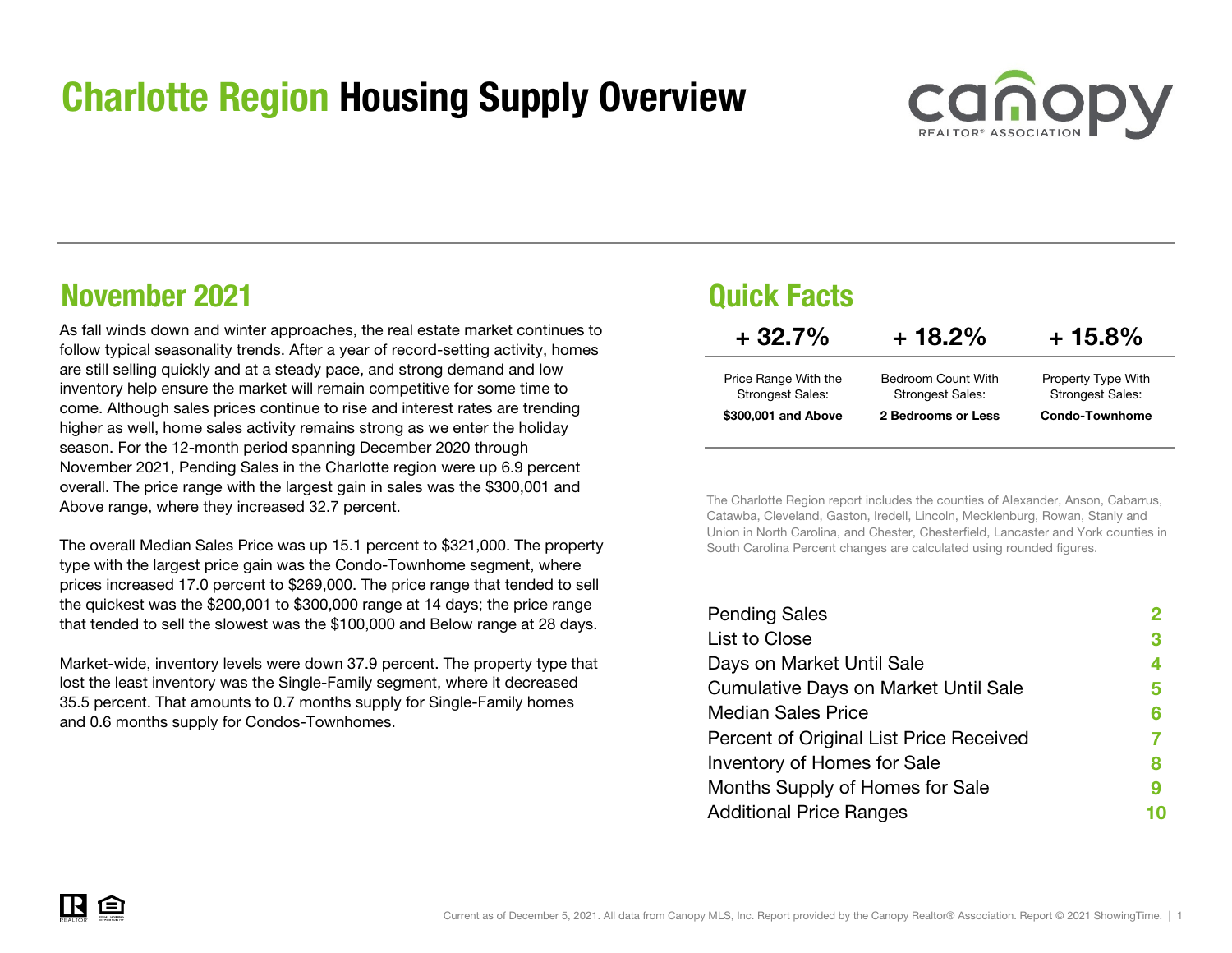# Pending Sales

A count of properties on which offers have been accepted. Based on a rolling 12-month total.





### By Bedroom Count 11-2020 11-2021





| <b>By Price Range</b>  | 11-2020 | 11-2021 | Change   | 11-2020 | 11-2021 | Change    | 11-2020 | 11-2021 | Change   |
|------------------------|---------|---------|----------|---------|---------|-----------|---------|---------|----------|
| \$100,000 and Below    | .725    | 1,319   | - 23.5%  | 1.513   | 1.170   | - 22.7%   | 212     | 149     | - 29.7%  |
| \$100.001 to \$150.000 | 3.780   | 2.740   | - 27.5%  | 3.023   | 2.221   | - 26.5%   | 757     | 519     | $-31.4%$ |
| \$150.001 to \$200.000 | 7.715   | 5.870   | $-23.9%$ | 5.849   | 4.497   | $-23.1\%$ | .866    | 1,373   | $-26.4%$ |
| \$200.001 to \$300.000 | 17.787  | 16.739  | $-5.9%$  | 14.606  | 13.132  | $-10.1\%$ | 3.181   | 3,607   | $+13.4%$ |
| \$300,001 and Above    | 25.044  | 33.223  | $+32.7%$ | 22.867  | 29,384  | + 28.5%   | 2,177   | 3,839   | $+76.3%$ |
| All Price Ranges       | 56.051  | 59.891  | $+6.9%$  | 47,858  | 50,404  | $+5.3%$   | 8,193   | 9,487   | $+15.8%$ |

| <b>By Bedroom Count</b>   | 11-2020 | 11-2021 | Change  | 11-2020 | 11-2021 | <b>Change</b> | 11-2020 | 11-2021 | Change  |
|---------------------------|---------|---------|---------|---------|---------|---------------|---------|---------|---------|
| 2 Bedrooms or Less        | 6,964   | 8,232   | + 18.2% | 3,322   | 4,136   | + 24.5%       | 3,642   | 4,096   | + 12.5% |
| 3 Bedrooms                | 26.821  | 29,570  | + 10.2% | 22,814  | 24.745  | + 8.5%        | 4,007   | 4,825   | + 20.4% |
| 4 Bedrooms or More        | 22.266  | 22.089  | $-0.8%$ | 21.722  | 21.523  | $-0.9%$       | 544     | 566     | + 4.0%  |
| <b>All Bedroom Counts</b> | 56,051  | 59,891  | + 6.9%  | 47.858  | 50,404  | + 5.3%        | 8,193   | 9,487   | + 15.8% |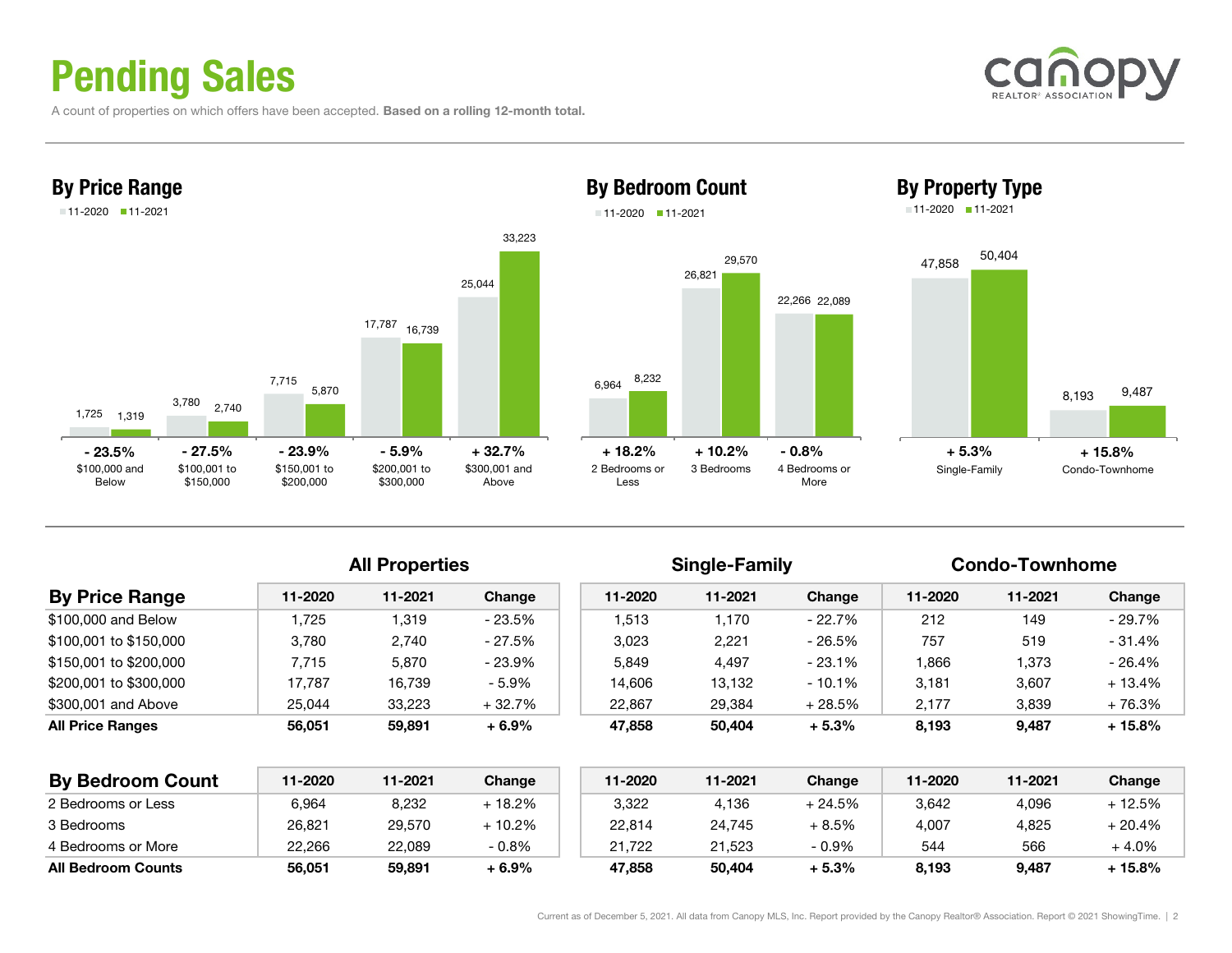# List to Close

A count of the days between the date listed and the date closed for all properties sold. Based on a rolling 12-month average.





### By Bedroom Count 11-2020 11-2021





11-2020 11-2021



| <b>By Price Range</b>   | 11-2020 | 11-2021 | Change   | 11-2020 | 11-2021 | Change   | 11-2020 | 11-2021 | Change   |  |
|-------------------------|---------|---------|----------|---------|---------|----------|---------|---------|----------|--|
| \$100,000 and Below     | 88      |         | $-19.3%$ | 89      | 69      | - 22.5%  | 79      | 88      | $+11.4%$ |  |
| \$100,001 to \$150,000  | 78      | 67      | $-14.1%$ | 82      | 69      | - 15.9%  | 62      | 53      | $-14.5%$ |  |
| \$150,001 to \$200,000  | 69      | 64      | $-7.2%$  | 71      | 66      | $-7.0\%$ | 63      | 59      | $-6.3%$  |  |
| \$200,001 to \$300,000  | 80      | 66      | - 17.5%  | 78      | 63      | - 19.2%  | 90      | 76      | $-15.6%$ |  |
| \$300,001 and Above     | 105     | 81      | $-22.9%$ | 103     | 77      | - 25.2%  | 132     | 108     | $-18.2%$ |  |
| <b>All Price Ranges</b> | 89      | 74      | $-16.9%$ | 89      | 72      | - 19.1%  | 91      | 85      | $-6.6%$  |  |
|                         |         |         |          |         |         |          |         |         |          |  |

| <b>By Bedroom Count</b>   | 11-2020 | 11-2021 | Change   | 11-2020 | 11-2021 | Change   | 11-2020 | 11-2021 | Change  |
|---------------------------|---------|---------|----------|---------|---------|----------|---------|---------|---------|
| 2 Bedrooms or Less        | 83      | 68      | $-18.1%$ | 88      |         | - 19.3%  | 78      | 65      | - 16.7% |
| 3 Bedrooms                | 84      | 70      | $-16.7%$ | 81      | 65      | $-19.8%$ | 101     | 98      | $-3.0%$ |
| 4 Bedrooms or More        | 99      |         | $-18.2%$ | 98      | 80      | $-18.4%$ | 110     | 121     | ⊦ 10.0% |
| <b>All Bedroom Counts</b> | 89      |         | $-16.9%$ | 89      |         | $-19.1%$ | 91      | 85      | $-6.6%$ |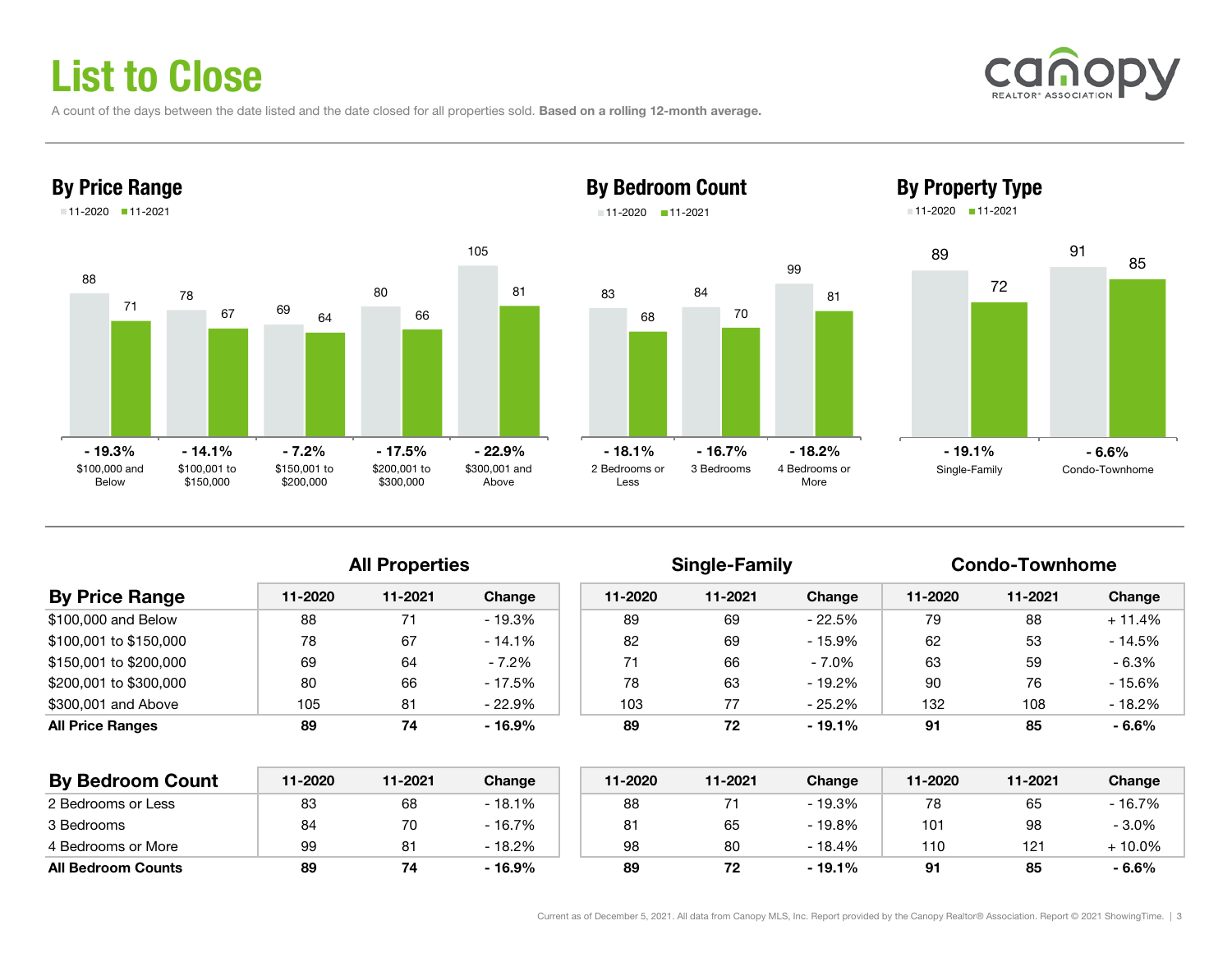# Days on Market Until Sale

Average number of days between when a property is first listed and when an offer is accepted. Based on a rolling 12-month average.





### By Bedroom Count 11-2020 11-2021





| <b>By Price Range</b>  | 11-2020 | 11-2021 | Change   | 11-2020 | 11-2021 | Change    | 11-2020 | 11-2021 | Change   |
|------------------------|---------|---------|----------|---------|---------|-----------|---------|---------|----------|
| \$100,000 and Below    | 44      | 28      | $-36.4%$ | 45      | 28      | - 37.8%   | 30      | 32      | $+6.7%$  |
| \$100.001 to \$150.000 | 28      | 20      | $-28.6%$ | 30      | 21      | - 30.0%   | 20      |         | $-45.0%$ |
| \$150.001 to \$200.000 | 21      | 16      | $-23.8%$ | 22      |         | $-22.7\%$ | 18      | 12      | $-33.3%$ |
| \$200,001 to \$300,000 | 29      | 14      | $-51.7%$ | 28      | 13      | - 53.6%   | 32      |         | $-46.9%$ |
| \$300,001 and Above    | 49      | 23      | $-53.1%$ | 48      | 21      | - 56.3%   | 61      | 38      | $-37.7%$ |
| All Price Ranges       | -37     | 20      | - 45.9%  | 37      | 19      | $-48.6%$  | 35      | 24      | - 31.4%  |
|                        |         |         |          |         |         |           |         |         |          |

| <b>By Bedroom Count</b>   | 11-2020 | 11-2021  | Change    | 11-2020 | 11-2021 | Change   | 11-2020 | 11-2021 | Change  |
|---------------------------|---------|----------|-----------|---------|---------|----------|---------|---------|---------|
| 2 Bedrooms or Less        | 33      | <u>.</u> | - 36.4%   | 38      |         | $-42.1%$ | 30      | 20      | - 33.3% |
| 3 Bedrooms                | 32      | 18       | $-43.8%$  | 31      | 16      | - 48.4%  | 38      | 26      | - 31.6% |
| 4 Bedrooms or More        | 44      | 22       | $-50.0\%$ | 44      |         | $-52.3%$ | 47      | 34      | - 27.7% |
| <b>All Bedroom Counts</b> | 37      | 20       | $-45.9%$  | 37      | 19      | $-48.6%$ | 35      | 24      | - 31.4% |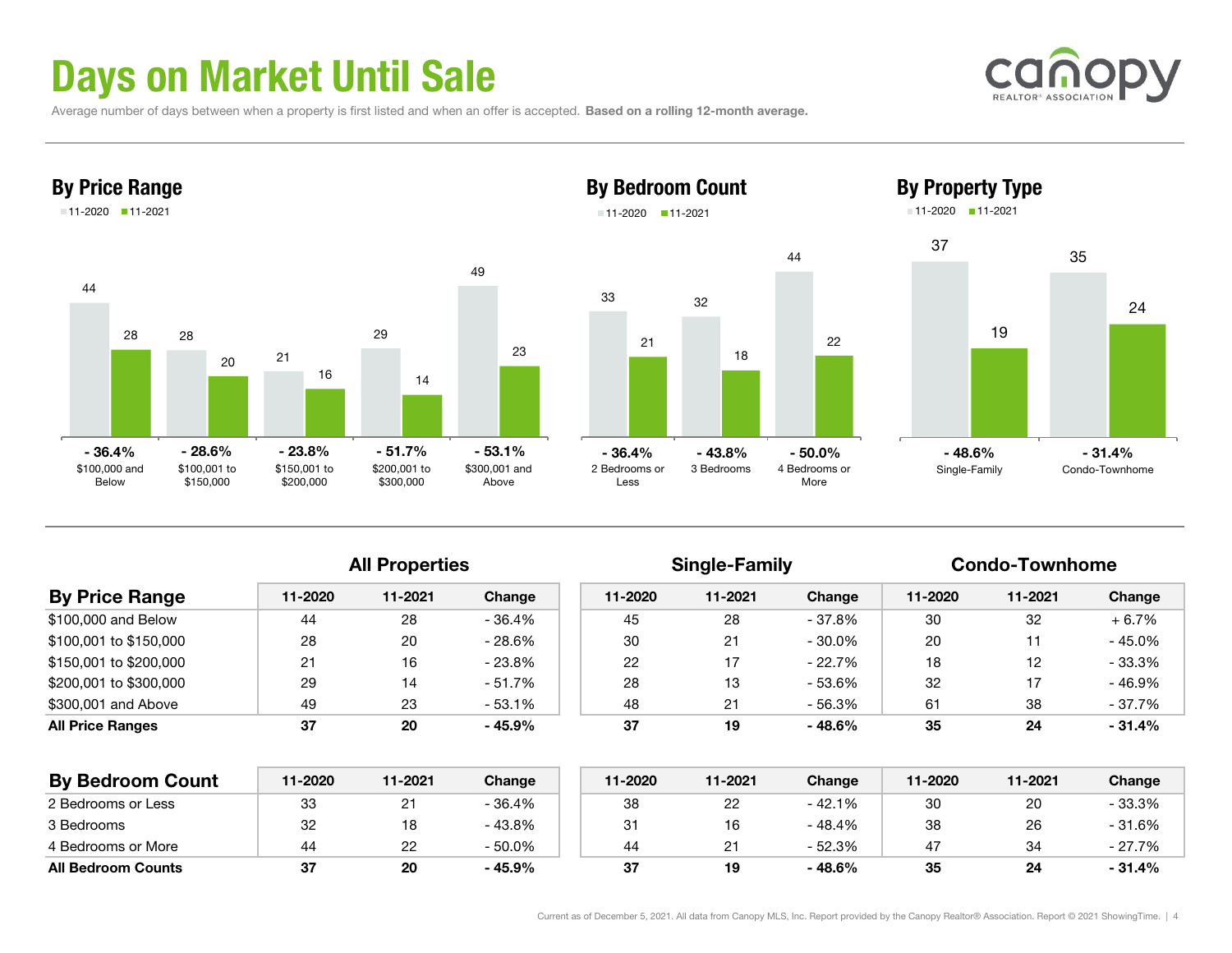# Cumulative Days on Market Until Sale

 Cumulative Days on Market (CDOM) functions like Days on Market (DOM), but CDOM tracks DOM for a property over a period of multiple listings. When a new listing is entered, CDOM resets to zero only if the previous listing closed (sold) or if the previous listing has been off the market (expired, withdrawn) for more than 90 days. Based on a rolling 12-month average.





### By Bedroom Count 11-2020 11-2021









| <b>By Price Range</b>   | 11-2020 | 11-2021 | Change    | 11-2020 | 11-2021 | Change   | 11-2020 | 11-2021 | Change    |
|-------------------------|---------|---------|-----------|---------|---------|----------|---------|---------|-----------|
| \$100,000 and Below     | 49      | 30      | $-38.8%$  | 51      | 29      | - 43.1%  | 32      | 34      | $+6.3%$   |
| \$100.001 to \$150.000  | 31      | 21      | $-32.3%$  | 34      | 23      | - 32.4%  | 21      | 12      | - 42.9%   |
| \$150.001 to \$200.000  | 24      | 16      | $-33.3\%$ | 25      | 18      | - 28.0%  | 20      | 12      | $-40.0\%$ |
| \$200,001 to \$300,000  | 32      | 14      | - 56.3%   | 31      | 13      | $-58.1%$ | 35      | 16      | $-54.3%$  |
| \$300,001 and Above     | 58      | 24      | - 58.6%   | 57      | 22      | - 61.4%  | 70      | 42      | $-40.0\%$ |
| <b>All Price Ranges</b> | 42      | 20      | $-52.4%$  | 43      | 19      | $-55.8%$ | 39      | 25      | $-35.9%$  |
|                         |         |         |           |         |         |          |         |         |           |

| <b>By Bedroom Count</b>   | 11-2020 | 11-2021 | Change    | 11-2020 | 11-2021 | Change   | 11-2020 | 11-2021 | Change    |
|---------------------------|---------|---------|-----------|---------|---------|----------|---------|---------|-----------|
| 2 Bedrooms or Less        | 37      | 23      | - 37.8%   | 43      |         | - 44.2%  | 33      |         | - 33.3%   |
| 3 Bedrooms                | 36      | 18      | $-50.0\%$ | 35      | 16      | - 54.3%  | 43      | 26      | $-39.5\%$ |
| 4 Bedrooms or More        | 52      | 22      | - 57.7%   | 52      | 22      | - 57.7%  | 53      |         | - 22.6%   |
| <b>All Bedroom Counts</b> | 42      | 20      | $-52.4%$  | 43      | 19      | $-55.8%$ | 39      | 25      | - 35.9%   |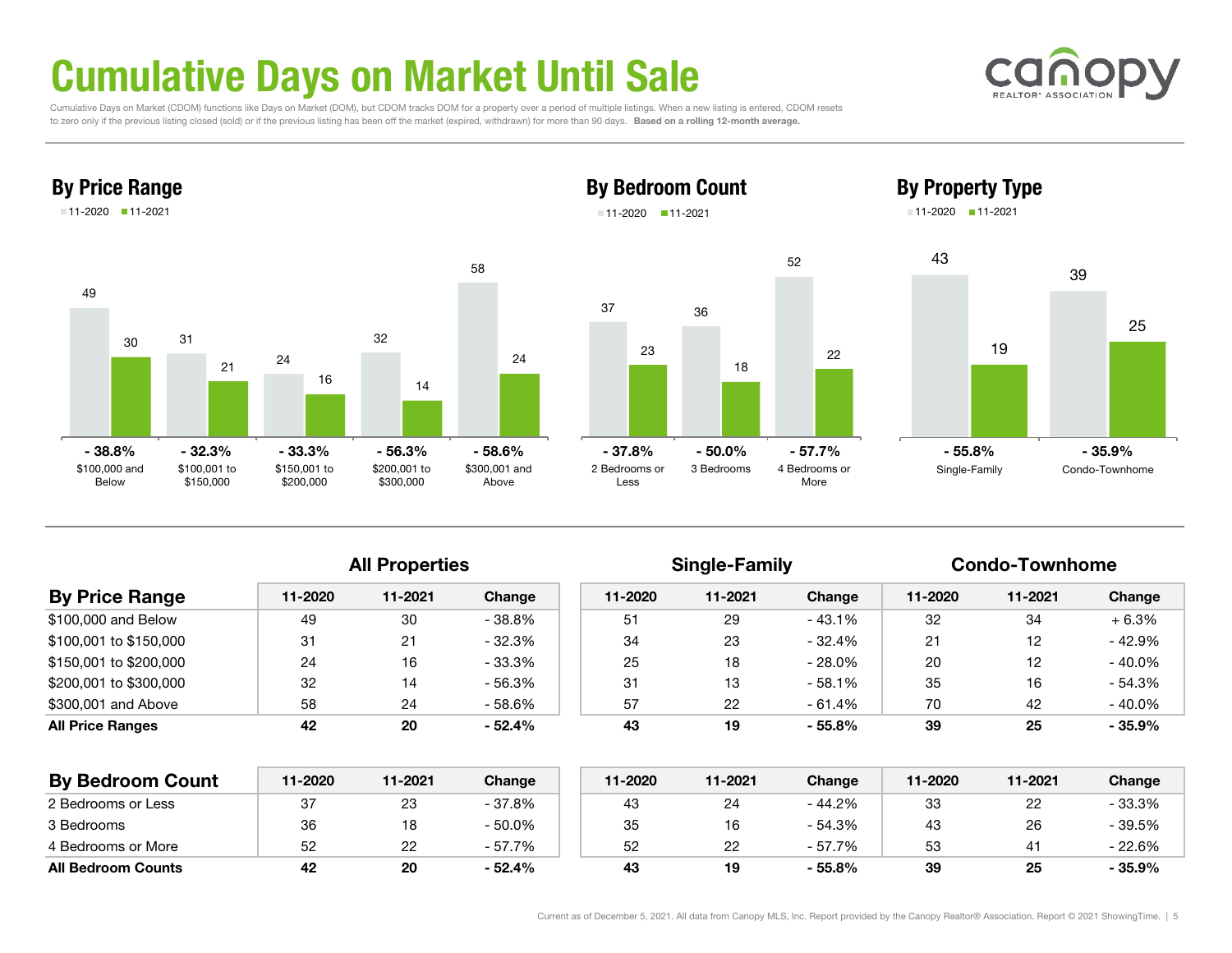## Median Sales Price

Median price point for all closed sales, not accounting for seller concessions. Based on a rolling 12-month median.



### By Property Type

11-2020 11-2021



|                           | <b>All Properties</b> |           |          |  | <b>Single-Family</b> |           |          | <b>Condo-Townhome</b> |           |          |
|---------------------------|-----------------------|-----------|----------|--|----------------------|-----------|----------|-----------------------|-----------|----------|
| <b>By Bedroom Count</b>   | 11-2020               | 11-2021   | Change   |  | 11-2020              | 11-2021   | Change   | 11-2020               | 11-2021   | Change   |
| 2 Bedrooms or Less        | \$178,000             | \$204,000 | $+14.6%$ |  | \$150,000            | \$175,000 | $+16.7%$ | \$191,000             | \$225,000 | $+17.8%$ |
| 3 Bedrooms                | \$238,000             | \$280,000 | + 17.6%  |  | \$235,000            | \$279,000 | $+18.7%$ | \$252,000             | \$291.035 | $+15.5%$ |
| 4 Bedrooms or More        | \$367,995             | \$429,665 | $+16.8%$ |  | \$369,900            | \$430,000 | $+16.2%$ | \$314,000             | \$374.900 | $+19.4%$ |
| <b>All Bedroom Counts</b> | \$279,000             | \$321,000 | $+15.1%$ |  | \$289,000            | \$335,000 | $+15.9%$ | \$230,000             | \$269,000 | $+17.0%$ |

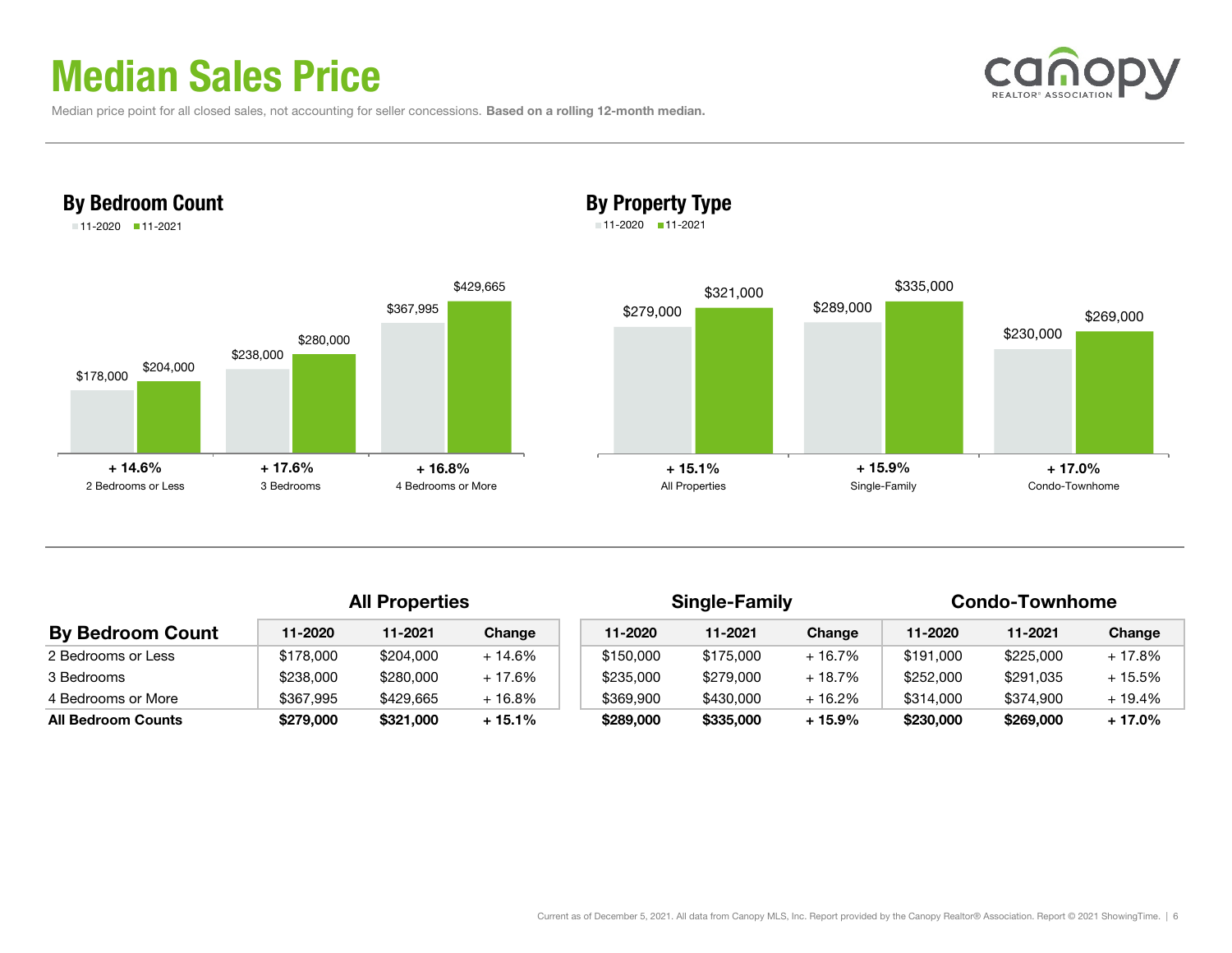# Percent of Original List Price Received



 Percentage found when dividing a property's sales price by its original list price, then taking the average for all properties sold, not accounting for seller concessions. Based on a rolling 12-month average.



By Price Range





|                         |         | <b>All Properties</b> |         |         | <b>Single-Family</b> |          | <b>Condo-Townhome</b> |         |          |
|-------------------------|---------|-----------------------|---------|---------|----------------------|----------|-----------------------|---------|----------|
| <b>By Price Range</b>   | 11-2020 | 11-2021               | Change  | 11-2020 | 11-2021              | Change   | 11-2020               | 11-2021 | Change   |
| \$100,000 and Below     | 90.2%   | 91.4%                 | $+1.3%$ | 89.6%   | 90.8%                | $+1.3%$  | 94.7%                 | 95.3%   | $+0.6%$  |
| \$100,001 to \$150,000  | 96.5%   | 97.8%                 | $+1.3%$ | 96.3%   | 97.4%                | $+1.1%$  | 97.5%                 | 99.5%   | $+2.1%$  |
| \$150,001 to \$200,000  | 98.3%   | 99.7%                 | $+1.4%$ | 98.2%   | 99.4%                | $+1.2%$  | 98.6%                 | 100.6%  | $+2.0%$  |
| \$200,001 to \$300,000  | 98.6%   | 101.4%                | $+2.8%$ | 98.5%   | 101.4%               | $+2.9\%$ | 98.8%                 | 101.2%  | $+2.4%$  |
| \$300,001 and Above     | 97.9%   | 101.1%                | $+3.3%$ | 97.8%   | 101.2%               | $+3.5%$  | 98.6%                 | 100.4%  | $+1.8\%$ |
| <b>All Price Ranges</b> | 97.8%   | 100.7%                | $+3.0%$ | 97.7%   | 100.7%               | $+3.1%$  | 98.5%                 | 100.6%  | $+2.1%$  |

| <b>By Bedroom Count</b>   | 11-2020 | 11-2021 | Change   | 11-2020 | 11-2021 | Change  | $11 - 2020$ | 11-2021 | Change   |
|---------------------------|---------|---------|----------|---------|---------|---------|-------------|---------|----------|
| 2 Bedrooms or Less        | 97.0%   | 99.0%   | $+2.1%$  | 95.6%   | 98.0%   | $+2.5%$ | 98.1%       | 100.1%  | $+2.0\%$ |
| 3 Bedrooms                | 98.1%   | 101.0%  | $+3.0\%$ | 98.0%   | 100.9%  | $+3.0%$ | 98.8%       | 101.1%  | + 2.3%   |
| 4 Bedrooms or More        | 97.7%   | 100.9%  | +3.3%    | 97.7%   | 100.9%  | $+3.3%$ | 98.1%       | 100.4%  | + 2.3%   |
| <b>All Bedroom Counts</b> | 97.8%   | 100.7%  | $+3.0\%$ | 97.7%   | 100.7%  | $+3.1%$ | 98.5%       | 100.6%  | $+2.1%$  |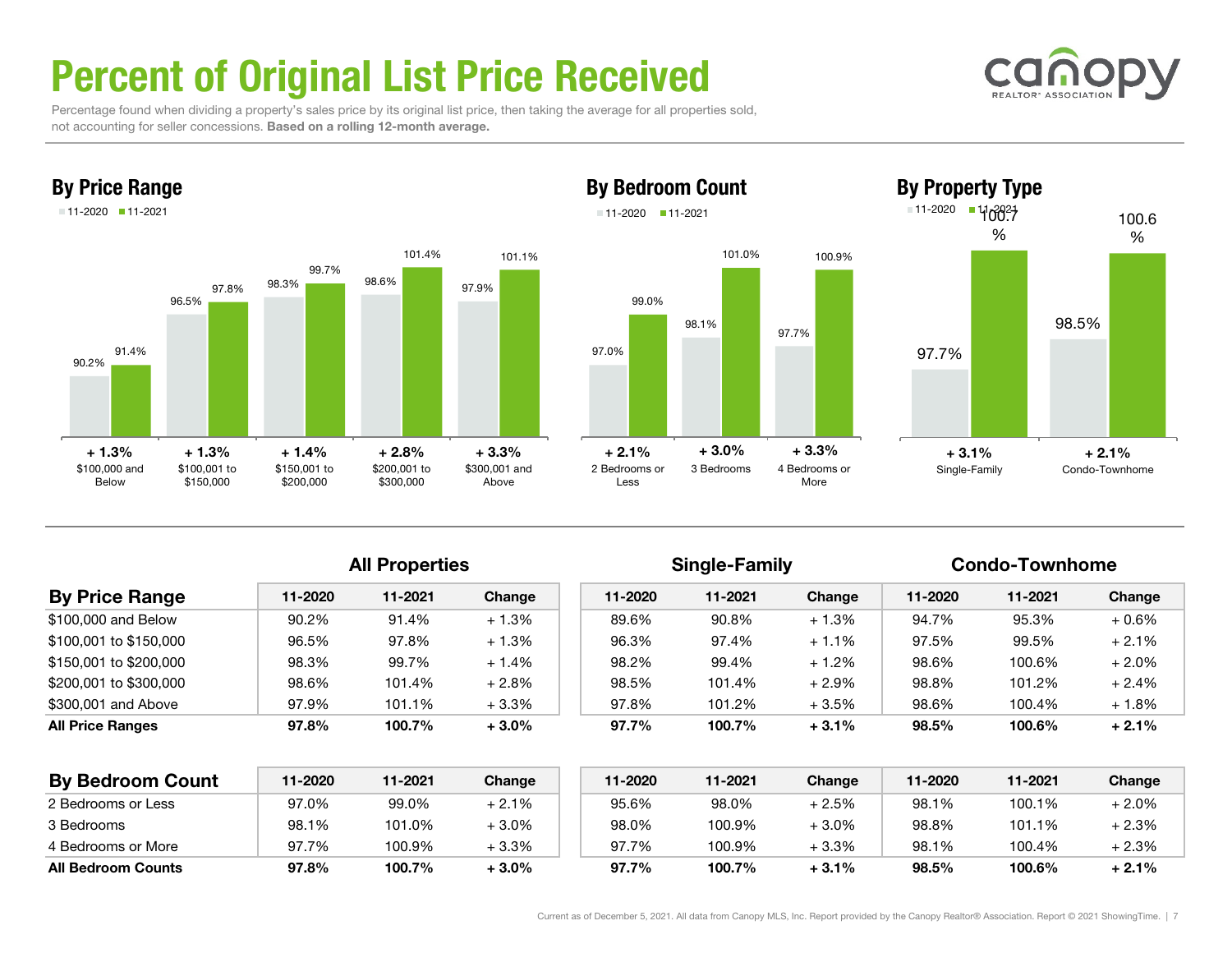## Inventory of Homes for Sale

The number of properties available for sale in active status at the end of the most recent month. Based on one month of activity.





## 9312,641 2,289 627 1,701 By Bedroom Count 11-2020 11-2021







### All Properties **Single-Family** Condo-Townhome

| <b>By Price Range</b>   | 11-2020 | 11-2021 | Change    | 11-2020 | 11-2021 | Change   | 11-2020 | 11-2021 | Change    |
|-------------------------|---------|---------|-----------|---------|---------|----------|---------|---------|-----------|
| \$100,000 and Below     | 233     | 107     | - 54.1%   | 194     | 97      | - 50.0%  | 39      | 10      | $-74.4%$  |
| \$100,001 to \$150,000  | 353     | 194     | - 45.0%   | 313     | 174     | - 44.4%  | 40      | 20      | $-50.0\%$ |
| \$150,001 to \$200,000  | 588     | 321     | - 45.4%   | 499     | 289     | - 42.1%  | 89      | 32      | $-64.0%$  |
| \$200,001 to \$300,000  | .161    | 743     | $-36.0\%$ | 891     | 630     | - 29.3%  | 270     | 113     | $-58.1%$  |
| \$300,001 and Above     | 3,526   | 2,274   | - 35.5%   | 2.952   | .938    | - 34.3%  | 574     | 336     | $-41.5%$  |
| <b>All Price Ranges</b> | 5,861   | 3,639   | - 37.9%   | 4,849   | 3,128   | $-35.5%$ | 1,012   | 511     | - 49.5%   |

| <b>By Bedroom Count</b>   | 11-2020 | 11-2021 | Change   | 11-2020 | 11-2021 | Change   | 11-2020 | 11-2021 | Change  |
|---------------------------|---------|---------|----------|---------|---------|----------|---------|---------|---------|
| 2 Bedrooms or Less        | 931     | 627     | $-32.7%$ | 522     | 425     | $-18.6%$ | 409     | 202     | - 50.6% |
| 3 Bedrooms                | 2,641   | .701    | - 35.6%  | 2,119   | ,439    | $-32.1%$ | 522     | 262     | - 49.8% |
| 4 Bedrooms or More        | 2.289   | .311    | - 42.7%  | 2.208   | 264. ا  | $-42.8%$ | 81      | -47     | - 42.0% |
| <b>All Bedroom Counts</b> | 5,861   | 3,639   | $-37.9%$ | 4,849   | 3,128   | $-35.5%$ | 1,012   | 511     | - 49.5% |

1,311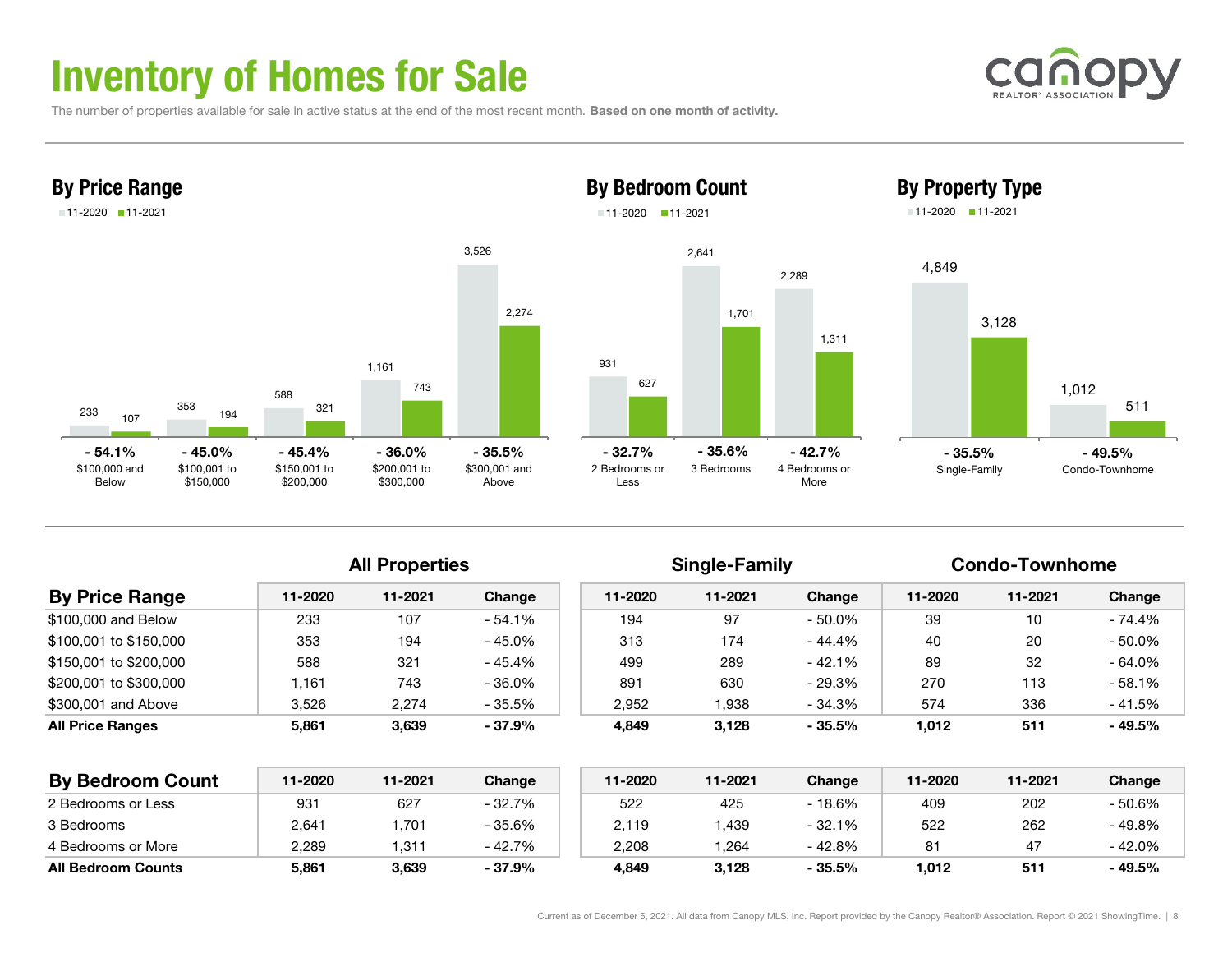# Months Supply of Homes for Sale

The months supply of homes for sale at the end of the most recent month, based on one month of activity, divided by the average monthly pending sales from the last 12 months.



### By Property Type 11-2020 11-2021





All Properties **Single-Family** Condo-Townhome

| <b>By Price Range</b>   | 11-2020 | 11-2021 | Change    | 11-2020 | 11-2021 | Change    | 11-2020 | 11-2021 | Change    |
|-------------------------|---------|---------|-----------|---------|---------|-----------|---------|---------|-----------|
| \$100,000 and Below     | .6      | 1.0     | - 37.5%   | 1.5     | 1.0     | - 33.3%   | 2.2     | 0.8     | - 63.6%   |
| \$100,001 to \$150,000  |         | 0.8     | $-27.3%$  | 1.2     | 0.9     | - 25.0%   | 0.6     | 0.5     | - 16.7%   |
| \$150,001 to \$200,000  | 0.9     | 0.7     | $-22.2\%$ | 1.0     | 0.8     | $-20.0\%$ | 0.6     | 0.3     | $-50.0\%$ |
| \$200,001 to \$300,000  | 0.8     | 0.5     | - 37.5%   | 0.7     | 0.6     | - 14.3%   | 1.0     | 0.4     | $-60.0\%$ |
| \$300,001 and Above     |         | 0.8     | - 52.9%   | 1.5     | 0.8     | - 46.7%   | 3.2     | 1.1     | - 65.6%   |
| <b>All Price Ranges</b> | 1.3     | 0.7     | $-46.2%$  | 1.2     | 0.7     | $-41.7%$  | 1.5     | 0.6     | $-60.0\%$ |
|                         |         |         |           |         |         |           |         |         |           |

Less

1.6

0.9

11-2020 11-2021

| <b>By Bedroom Count</b>   | 11-2020 | 11-2021 | Change   | 11-2020 | 11-2021    | Change   | 11-2020 | 11-2021 | Change    |
|---------------------------|---------|---------|----------|---------|------------|----------|---------|---------|-----------|
| 2 Bedrooms or Less        | 6. ا    | 0.9     | - 43.8%  | 9. ا    | $\cdot$ .2 | - 36.8%  | 1.3     | 0.6     | - 53.8%   |
| 3 Bedrooms                | ے .     | 0.7     | $-41.7%$ |         | 0.7        | $-36.4%$ | l.6     | 0.7     | - 56.3%   |
| 4 Bedrooms or More        |         |         | $-41.7%$ | 2. ا    | 0.7        | $-41.7%$ | 8. ا    | 0. ا    | $-44.4%$  |
| <b>All Bedroom Counts</b> | 1.3     | 0.7     | $-46.2%$ | 1.2     | 0.7        | $-41.7%$ | 1.5     | 0.6     | $-60.0\%$ |



1.5